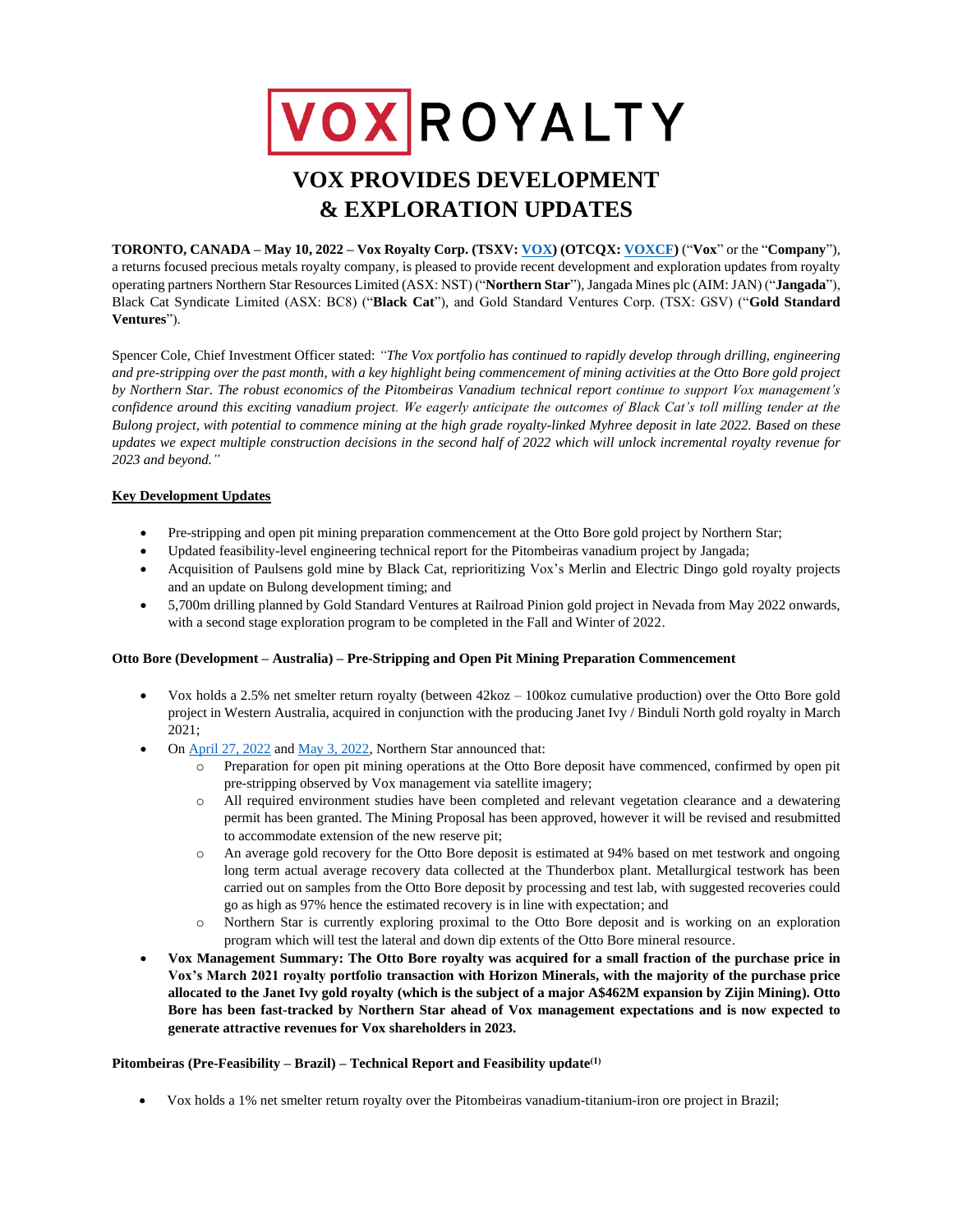- On April 21, 2022, Jangada [announced](https://polaris.brighterir.com/public/jangada_mines/news/rns/story/rd76z8r) that:
	- o It has updated the Pitombeiras technical report, which supersedes the Preliminary Economic Assessment published in 2021;
	- o The updated technical report includes the titanium component at the project and provides for the following updated results:
		- 100.3% post-tax IRR;
		- US\$96.5 million post-tax NPV at an 8% discount rate;
		- All-in capital expenditure totalling US\$18.5 million;
		- Post-tax payback period of 13 months;
		- Life of Mine ("LOM") approximately 9 years based on the current estimated minable resource of 5.5Mt, producing total forecast tonnages produced of 1.74Mt Fe /  $V_2O_5$  and 66kt TiO<sub>2</sub>;
		- US\$415 million total gross revenue, applicable to the 1% net smelter royalty; and
		- Exploration potential to increase LOM remains open.
	- o Finalisation of the Pitombeiras feasibility study is subject to completion of the titanium by-product credit analysis, which is expected to improve the overall project economics.
- **Vox Management Summary: This technical report outlined a post-tax payback period of 13 months, which is extremely short for modern mining projects, further confirming Vox management's positive expectations about the near-term development likelihood of the Pitombeiras project. Despite the titanium-related scope changes, we still expect a construction decision later in 2022 for this rapidly-advancing vanadium project.**

# **Bulong (Pre-Construction – Australia) – Production Timing Guidance and Royalty Project Acquisition**

- Vox holds a 1% net smelter return royalty over part of the Bulong gold project in Western Australia;
- On April 19, 2022, Black Ca[t announced](https://cdn-api.markitdigital.com/apiman-gateway/ASX/asx-research/1.0/file/2924-02511279_PS-6A1087034?access_token=83ff96335c2d45a094df02a206a39ff4) that:
	- o It has entered into binding agreements to acquire 100% of the high-grade Coyote and Paulsens gold operations from Northern Star for total consideration of up to A\$44.5 million (cash, stock and contingent deferred cash);
	- o Vox holds a 0.75% gross revenue royalty (>250koz cumulative production) over the Merlin gold deposit, and a 1.75% gross revenue royalty (>250koz cumulative production hurdle that is combined with the Ashburton gold royalty) over the Electric Dingo gold deposit. Both royalties form part of the Paulsens gold operation purchased by Black Cat; and
	- o Highlights of the transaction include:
		- Commencement of a substantial exploration program over near-mine & regional targets; and
		- Target decision to mine at Paulsens within  $18 24$  months.
- In its April 21, 2022, [investor presentation,](https://cdn-api.markitdigital.com/apiman-gateway/ASX/asx-research/1.0/file/2924-02512317-6A1087557?access_token=83ff96335c2d45a094df02a206a39ff4) Black Cat highlighted that:
	- o As a result of Black Cat's acquisition of the Coyote and Paulsens gold operations, it is now intended that the Bulong project will be mined by Black Cat and toll-treated at an existing gold mill near Kalgoorlie;
	- o Black Cat is currently undertaking a tender to mine and toll-treat the fully approved royalty-linked Myhree open pit with interested toll milling parties around Kalgoorlie; and
	- o If acceptable toll milling terms are agreed, Black Cat will mine Myhree during 2022/23;
- **Vox Management Summary: Black Cat's strategic acquisition of the Paulsens gold mine unlocks the previouslydormant Merlin and Electric Dingo royalty deposits (attached to Vox's Ashburton royalty), which are both proximate to the Paulsens mine processing infrastructure. Vox management remains confident that the toll milling tender for the Myhree deposit presents strong potential for Bulong-linked royalty revenue from 2023 onwards.**

# **South Railroad (Feasibility – Nevada, USA) – 2022 Exploration Program & Resource Update Timing**

- Vox holds a 0.633% net smelter return royalty with advance minimum royalty payments over key portions of the South Railroad gold project, which is located in Nevada's prolific Carlin Trend;
- On April 18, 2022, Gold Standard Venture[s announced](https://goldstandardv.com/news-releases/gold-standard-ventures-announces-2022-exploration-4162/) that:
	- o The first stage exploration program for 2022 includes approximately 5,700m of reverse-circulation and core drilling over 20 holes with drilling scheduled to start in May 2022;
		- The first stage drilling includes 3,050m targeting the royalty-linked Pinion SB Zone Target, with the objectives of testing the continuity and limits of the SB Zone **and a goal to include certain areas of the Pinion SB Zone into an updated Pinion Mineral Resource near year-end 2022.**
	- o Based on the results of the first stage exploration program, Gold Standard Ventures intends to develop a second stage exploration program to be completed in the Fall and Winter of 2022; and
	- o Jason Attew, President and CEO commented:
		- *"The focus of this year's program is to test for oxide mineralization extensions at Pinion with the goal of enhancing the size of the Pinion pit and further extending the project life."*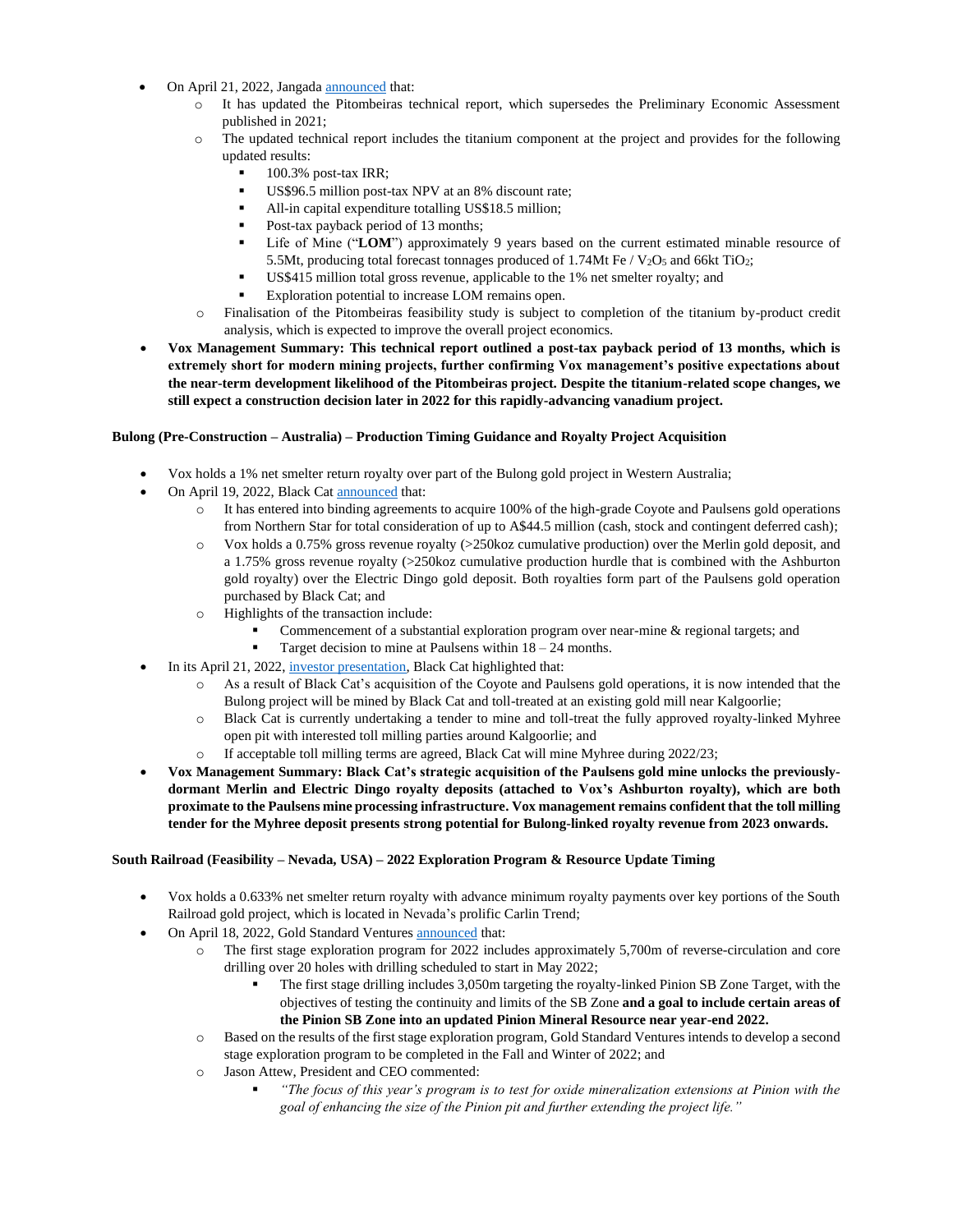• **Vox Management Summary: 2022 drilling at the royalty-linked Pinion SB Zone is expected to increase mineral resources in late 2022 and ultimately support longer-life royalty revenues for Vox shareholders. Gold Standard Ventures management is stil[l targeting](https://goldstandardv.com/site/assets/files/6177/gsv_corp_pres_-_bmo_mining_conference.pdf) first production in mid-2024 for this exciting Nevada gold project.**

#### **Qualified Person**

Timothy J. Strong, MIMMM, of Kangari Consulting LLC and a "Qualified Person" under NI 43-101, has reviewed and approved the scientific and technical disclosure contained in this press release.

#### **About Vox**

Vox is a returns focused precious metals royalty company with a portfolio of over 50 royalties and streams spanning eight jurisdictions. The Company was established in 2014 and has since built unique intellectual property, a technically focused transactional team and a global sourcing network which has allowed Vox to target the highest risk-adjusted returns in the mining royalty sector. Since the beginning of 2020, Vox has announced over 20 separate transactions to acquire over 45 royalties.

Further information on Vox can be found at [www.voxroyalty.com.](http://www.voxroyalty.com/) 

For further information contact:

Spencer Cole Kyle Floyd Chief Investment Officer Chief Executive Officer [spencer@voxroyalty.com](mailto:spencer@voxroyalty.com) [info@voxroyalty.com](mailto:info@voxroyalty.com) info@voxroyalty.com

#### **Cautionary Note Regarding Forward Looking Information**

*This news release contains certain forward-looking statements. Any statements that express or involve discussions with respect to predictions, expectations, beliefs, plans, projections, objectives, assumptions or future events or performance (often, but not always, using words or phrases such as "expects" or "does not expect", "is expected", "anticipates" or "does not anticipate" "plans", "estimates" or "intends" or stating that certain actions, events or results " may", "could", "would", "might" or "will" be taken, occur or be achieved) are not statements of historical fact and may be "forward-looking statements".* 

*The forward-looking statements and information in this press release include, but are not limited to, summaries of operator updates provided by management and the potential impact on the Company of such operator updates, statements regarding expectations for the timing of commencement of development, construction at and/or resource production from various mining projects, expectations regarding the size, quality and exploitability of the resources at various mining projects, future operations and work programs of Vox's mining operator partners, the receipt of future royalty payments derived from various royalty assets of Vox, anticipated future cash flows and future financial reporting by Vox, and requirements for and operator ability to receive regulatory approvals.* 

*Forward-looking statements and information are based on forecasts of future results, estimates of amounts not yet determinable and assumptions that, while believed by management to be reasonable, are inherently subject to significant business, economic and competitive uncertainties and contingencies. Forward-looking statements and information are subject to various known and unknown risks and uncertainties, many of which are beyond the ability of Vox to control or predict, that may cause Vox's actual results, performance or achievements to be materially different from those expressed or implied thereby, and are developed based on assumptions about such risks, uncertainties and other factors set out herein, including but not limited to: the requirement for regulatory approvals and third party consents, the impact of general business and economic conditions, the absence of control over the mining operations from which Vox will receive royalties, including risks related to international operations, government relations and environmental regulation, the inherent risks involved in the exploration and development of mineral properties; the uncertainties involved in interpreting exploration data; the potential for delays in exploration or development activities; the geology, grade and continuity of mineral deposits; the impact of the COVID-19 pandemic; the possibility that future exploration, development or mining results will not be consistent with Vox's expectations; accidents, equipment breakdowns, title matters, labor disputes or other unanticipated difficulties or interruptions in operations; fluctuating metal prices; unanticipated costs and expenses; uncertainties relating to the availability and costs of financing needed in the future; the inherent uncertainty of production and cost estimates and the potential for unexpected costs and expenses, commodity price fluctuations; currency fluctuations; regulatory restrictions, including environmental regulatory restrictions; liability, competition, loss of key employees and other related risks and uncertainties.*